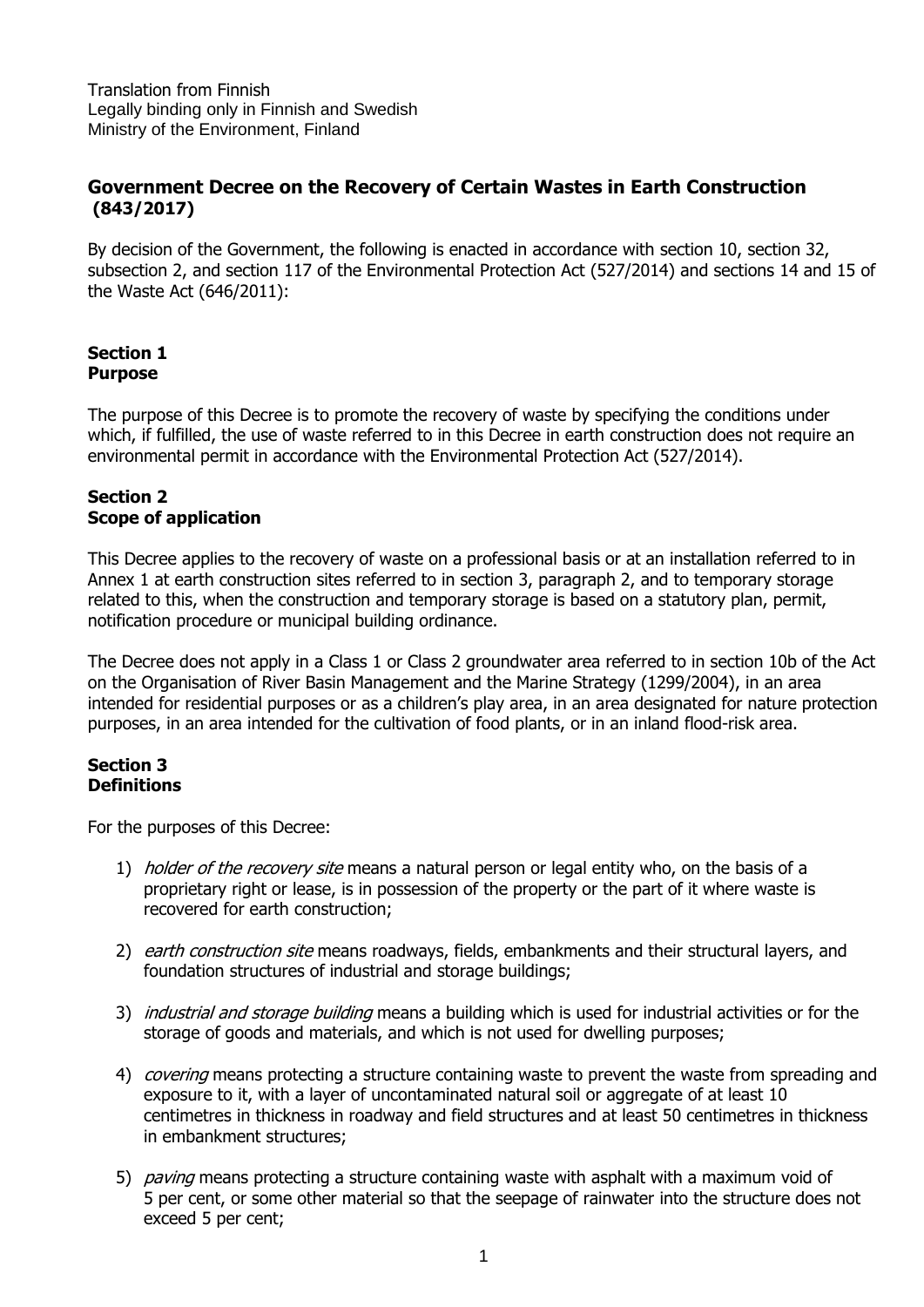- 6) road constructed of crushed stone and ash means a road for use by forestry vehicles where the surface layer is constructed of a mixture of crushed stone and ash;
- 7) temporary storage means the storage of waste intended for recovery in earth construction at the earth construction site prior to commencing the earth construction, or at a separately designated storage site;
- 8) party delivering the waste means the waste producer in accordance with section 6, subsection 1, paragraph 4, of the Waste Act, or another operator who delivers waste for recovery in accordance with this Decree.

### **Section 4 Requirements for the recovery and temporary storage of waste**

Besides the provisions in the Environmental Protection Act and the Waste Act (646/2011), for the recovery of waste without an environmental permit it is required that:

- 1) the thickness of the waste layer at the earth construction site does not exceed the maximum thickness laid down in Annex 2;
- 2) the solubility and content of the harmful substances in the waste do not exceed the limit values laid down in Annex 2, and the waste fulfils the other requirements provided in Annex 2;
- 3) the provisions of Annex 3 are complied with in waste quality management and the solubility and content of harmful substances are determined in accordance with Annex 3;
- 4) the structure containing the waste is covered or paved, with the exception of a road constructed of crushed stone and ash or a roadway or field where asphalt chippings or crushed asphalt is used in the surface layer;
- 5) the distance of the structural layer containing the waste from the maximum groundwater level is at least one metre, and the distance of the earth construction site from a waterbody referred to in chapter 1, section 3, subsection 1, of the Water Act (587/2011) or a well or spring intended for domestic water supply is at least 30 metres;
- 6) if wastes referred to in Annex 1 are mixed together in order to improve their technical characteristics, the final mixture also complies with the limit values specified in Annex 2.

The temporary storage of waste shall comply with the best available techniques. The temporary storage of waste may begin no earlier than four weeks prior to recovery or, if the waste is stored securely, 12 months prior to recovery.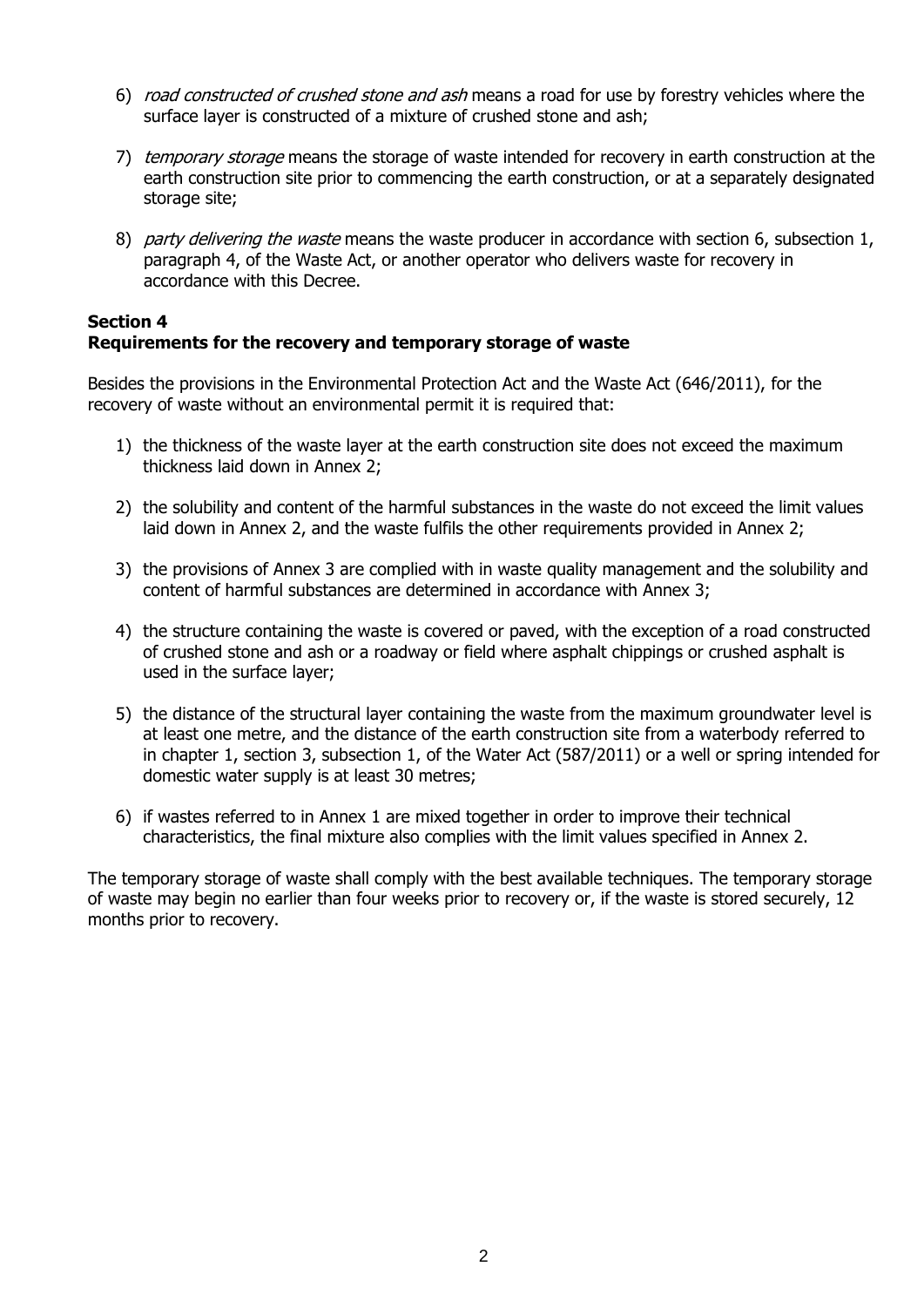# **Section 5**

# **Derogation from the environmental permit requirement and notification for registration in the environmental protection database**

If the recovery of waste is organised in accordance with this Decree, no environmental permit is required for activities that are subject to an environmental permit in accordance with section 32, subsection 2, of the Environmental Protection Act. The holder of the recovery site shall submit a notification of the activity referred to in section 116, subsection 2, of the Environmental Protection Act to the state supervisory authority for registration in the environmental protection database (*notification of* registration). The notification of registration shall include:

- 1) the name and contact details and invoicing address of the holder of the recovery site or site intended for temporary storage;
- 2) information on the location of the recovery site, with the coordinates entered on the site plan or map where the boundaries of the structure are shown, and on any nearby groundwater areas and their classes, and water abstraction sites and waterbodies;
- 3) information on the intended use of the recovery site and a plan, permit or notification concerning earth construction or a municipal building ordinance referred to in section 2, subsection 1;
- 4) the name and contact details of the party delivering the waste;
- 5) the waste code and a description of the solubility, content and other characteristics of harmful substances contained in the waste in accordance with Annex 2, and a quality management report on how the information was produced;
- 6) information on the quality assurance system under Annex 3 of the party delivering the waste;
- 7) a description of the quantity of waste;
- 8) a description including a schematic cross-section of the structure containing the waste, the technical suitability of the waste at the site, the material used for covering or paving, storage and any other activities at the recovery site, and any necessary environmental protection measures connected with these;
- 9) the dates when the recovery begins and ends during earth construction.

If the notification is made on behalf of the holder of the recovery site, written approval obtained from the holder shall be enclosed with the notification.

If the party undertaking earth construction is not the owner of the recovery site, this party shall obtain the consent of the owner of the recovery site for the recovery of the waste in earth construction.

If the temporary storage of waste takes place elsewhere than in the immediate vicinity of the earth construction site, information on this shall be included in the notification of registration.

Following completion of the earth construction, the holder of the recovery site shall submit a statement to the authority that received the notification of registration referred to in subsection 1 on how the waste recovery in accordance with the notification of registration has been carried out.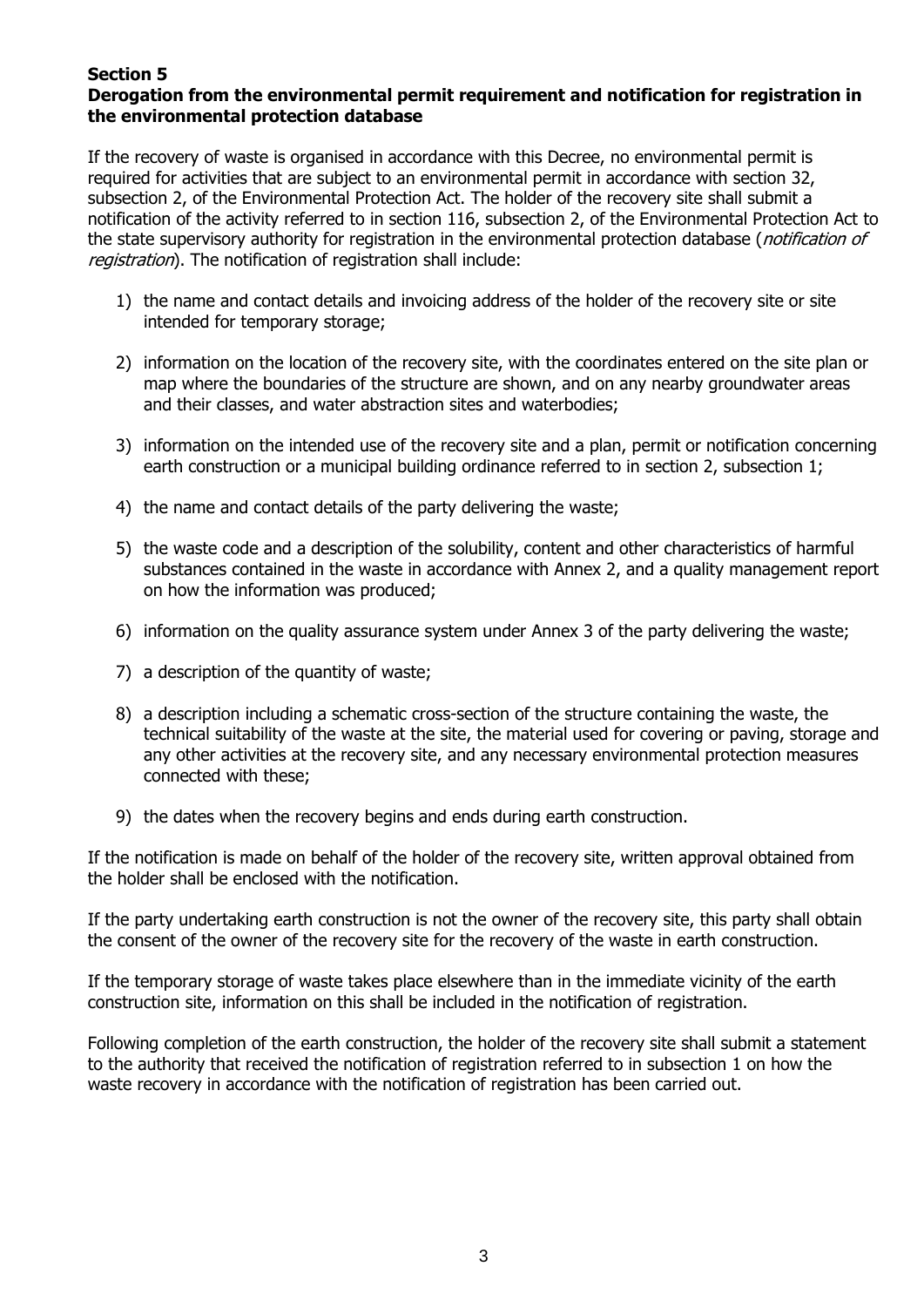# **Section 6 Delivery of waste and the initiation of recovery**

Waste recovery or temporary storage may start when the waste has been delivered to the holder of the recovery site or the temporary storage site in accordance with section 29, subsection 1, paragraph 2, of the Waste Act.

### **Section 7 Entry into force**

This Decree enters into force on 1 January 2018.

This Decree repeals the Government Decree on the Recovery of Certain Waste in Earth Construction (591/2006).

Waste recovery and the reuse of waste in earth construction registered under the provisions in force upon the entry into force of this Decree may continue until the expiry date of the activity stated in the notification of registration without any registration in accordance with this Decree.

Helsinki, 7 December 2017

Kimmo Tiilikainen, Minister of the Environment, Energy and Housing

Else Peuranen, Ministerial Adviser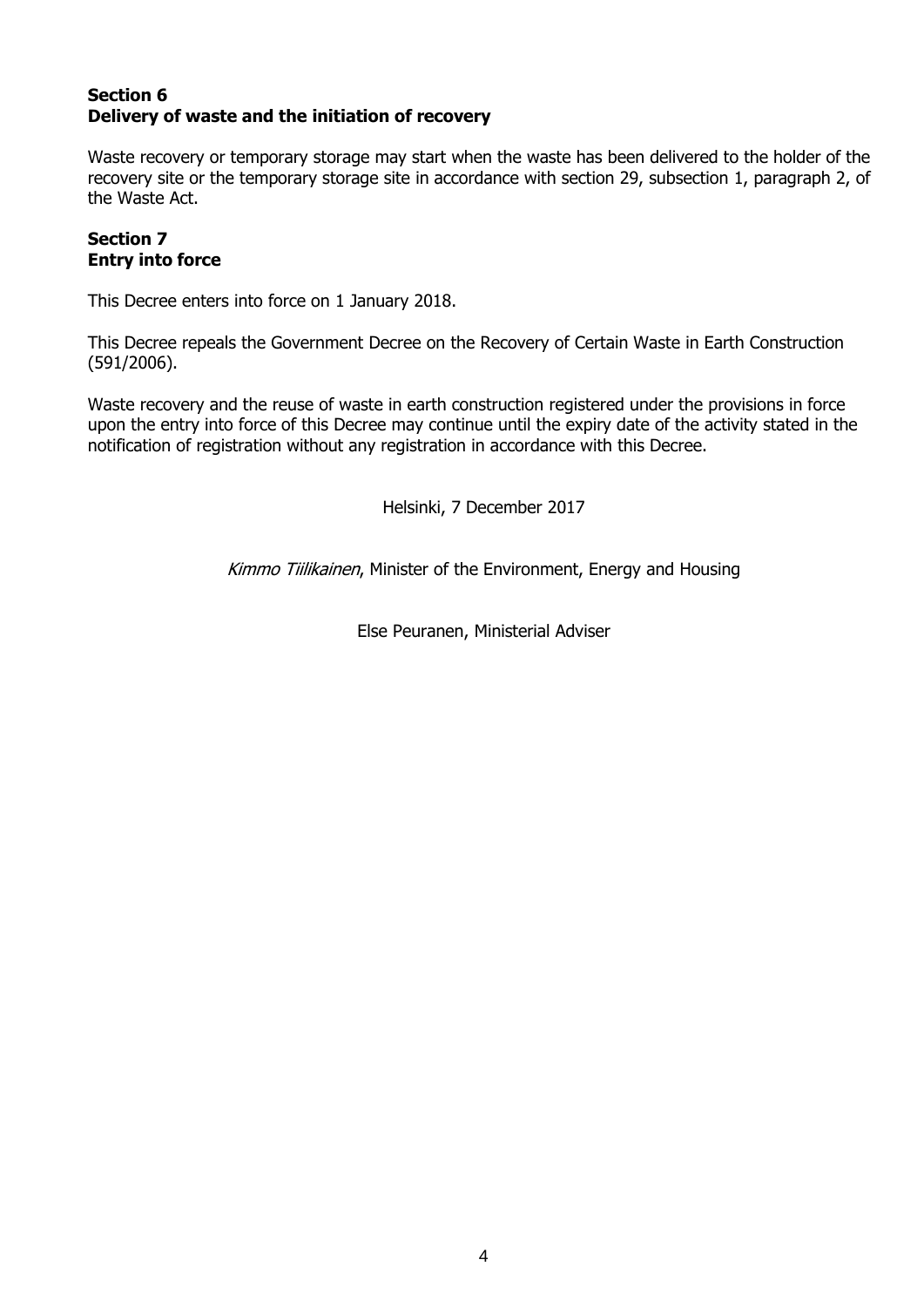# **WASTES INCLUDED IN THE SCOPE OF APPLICATION OF THIS DECREE AND THEIR USE**

### **Crushed concrete, lightweight concrete and expanded clay aggregate waste (waste codes 10 13 14, 17 01 01, 17 01 07 and 19 12 12)**

Crushed concrete means waste that is produced from demolished concrete structures or concrete waste from new buildings or the concrete industry by crushing. Lightweight concrete and expanded clay aggregate waste means crushed aggregate generated in similar ways. The use of crushed concrete and lightweight concrete and expanded clay aggregate waste is permitted in roadway and field structures and in the floor structures of industrial and storage buildings.

#### **Fly ash from the combustion of coal, peat and wood-based material (waste codes 10 01 02, 10 01 03, 10 01 17 and 19 01 14), bottom ash (waste codes 10 01 01, 10 01 15 and 19 01 12) and sands from fluidised beds (waste codes 10 01 24 and 19 01 19)**

Fly ash and bottom ash from the combustion of coal means waste that is separated mechanically or electrically from flue gases generated in the combustion of coal, and that is extracted from the bottom of the combustion chamber of a coal combustion plant.

Fly ash and bottom ash from the combustion of peat and wood-based material means waste that is separated mechanically or electrically from flue gases generated in the combustion of peat, wood chips, bark residue, primary fibre pulp production, vegetable waste including fibre material generated in connection with the production of paper from pulp, unprocessed wood waste, or any other comparable wood-based material, or a mixture of these, or that is extracted from the bottom of the combustion chamber of the combustion plant.

Sands from fluidised beds from the combustion of coal, peat and the wood-based material referred to above means sand bed material extracted from the combustion process in a fluidised bed plant or sand bed material pulverised in combustion, which is separated from flue gases either in a boiler or during flue gas cleaning.

The use of fly ash and bottom ash from the combustion of coal, peat and wood-based material, and from fluidised sand beds is permitted in roadway and field structures, in roads constructed of crushed stone and ash and in the floor structures of industrial and storage buildings, and as stabilising material at these earth construction sites.

## **Crushed brick (waste codes 10 12 08 (brick waste only) and 17 01 02)**

Crushed brick means waste that is produced from demolished brick structures, brick waste generated in the brick industry or other discarded bricks by crushing. The use of crushed brick is permitted in roadway and field structures, in embankment structures and in the floor structures of industrial and storage buildings.

## **Asphalt chippings or crushed asphalt (waste code 17 03 02)**

Asphalt chippings and crushed asphalt means waste that is produced from discarded asphalt paving by crushing or grinding. Asphalt waste that uses crushed asphalt as a raw material cannot be taken from an area where hazardous substances are treated or stored. The use of asphalt chippings and crushed asphalt is permitted in roadway and field structures.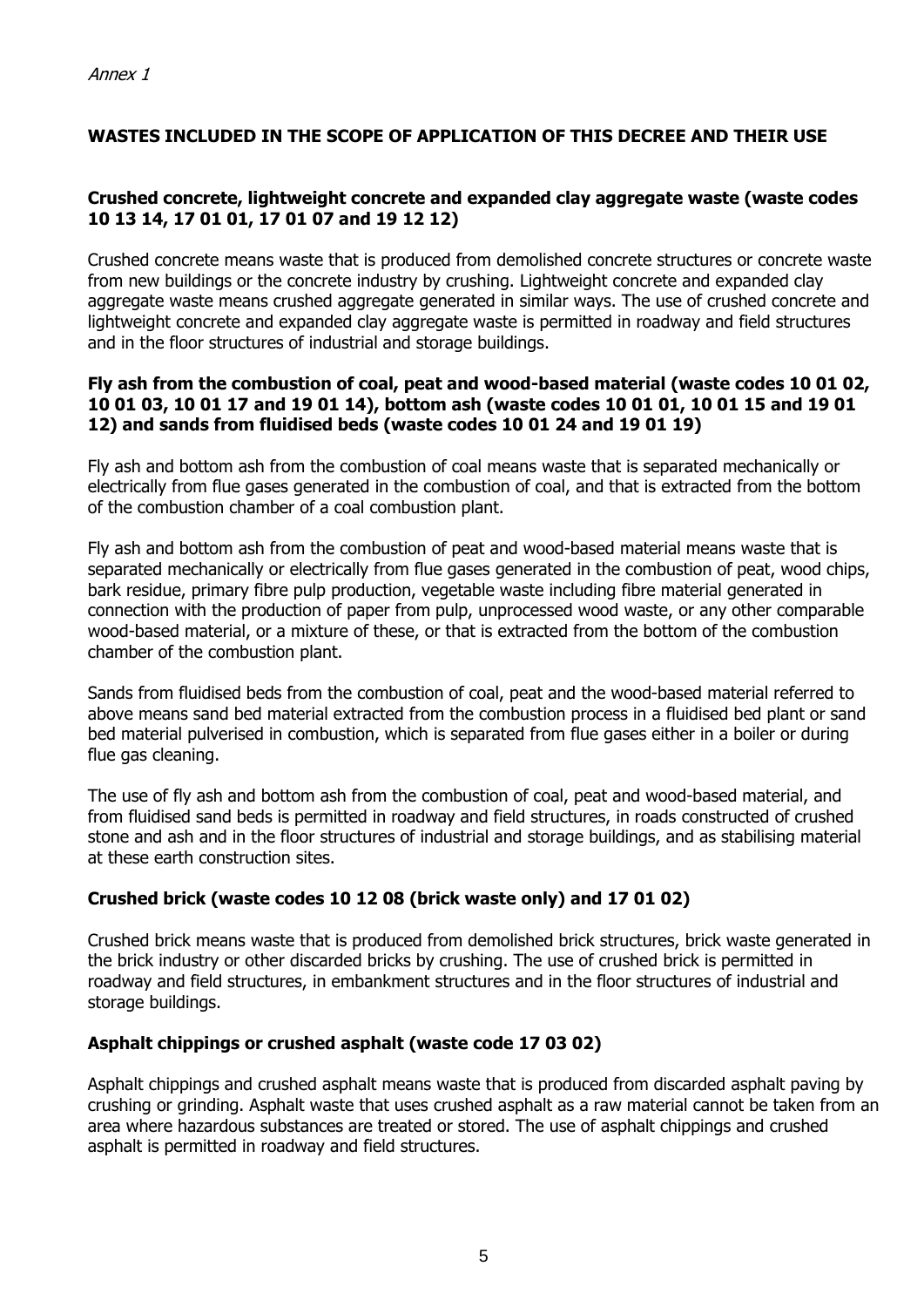### **Treated slag from waste combustion (treated slag from waste combustion belonging to waste codes 19 01 12, 19 12 09 or 19 12 12)**

Treated slag from waste combustion means treated slag generated in a municipal waste incinerator. In the treatment, the raw slag is processed to remove iron and other metals. The use of treated slag from waste combustion is permitted in roadway and field structures and in the floor structures of industrial and storage buildings.

### **Foundry sand (foundry sand belonging to waste codes 10 09 08, 10 09 12, 10 10 08, 10 10 12, excluding foundry dust)**

Foundry sand means surplus sand generated in the casting industry that is discarded. The use of foundry sand is permitted in roadway and field structures and in the floor structures of industrial and storage buildings.

### **Lime (waste codes 10 13 04, 10 13 01, 10 13 13, 03 03 09)**

Lime means lime waste generated in industrial processes that is partially or totally burned. The use of lime is permitted in roadway and field structures and in the floor structures of industrial and storage buildings.

### **Whole tyres and shredded tyres (waste code 16 01 03)**

Shredded tyres means tyre shreds prepared from discarded tyres. The use of shredded tyres is permitted in roadway and field structures, in embankment structures and in the floor structures of industrial and storage buildings. Discarded whole tyres may be used in these structures as a binding, supporting or lightweight fill component.

#### **Waste removed from a structure**

This Decree also applies to the recovery of waste that has been recovered and removed from a structure and that will be reused for recovery in earth construction in accordance with section 2 of this Decree.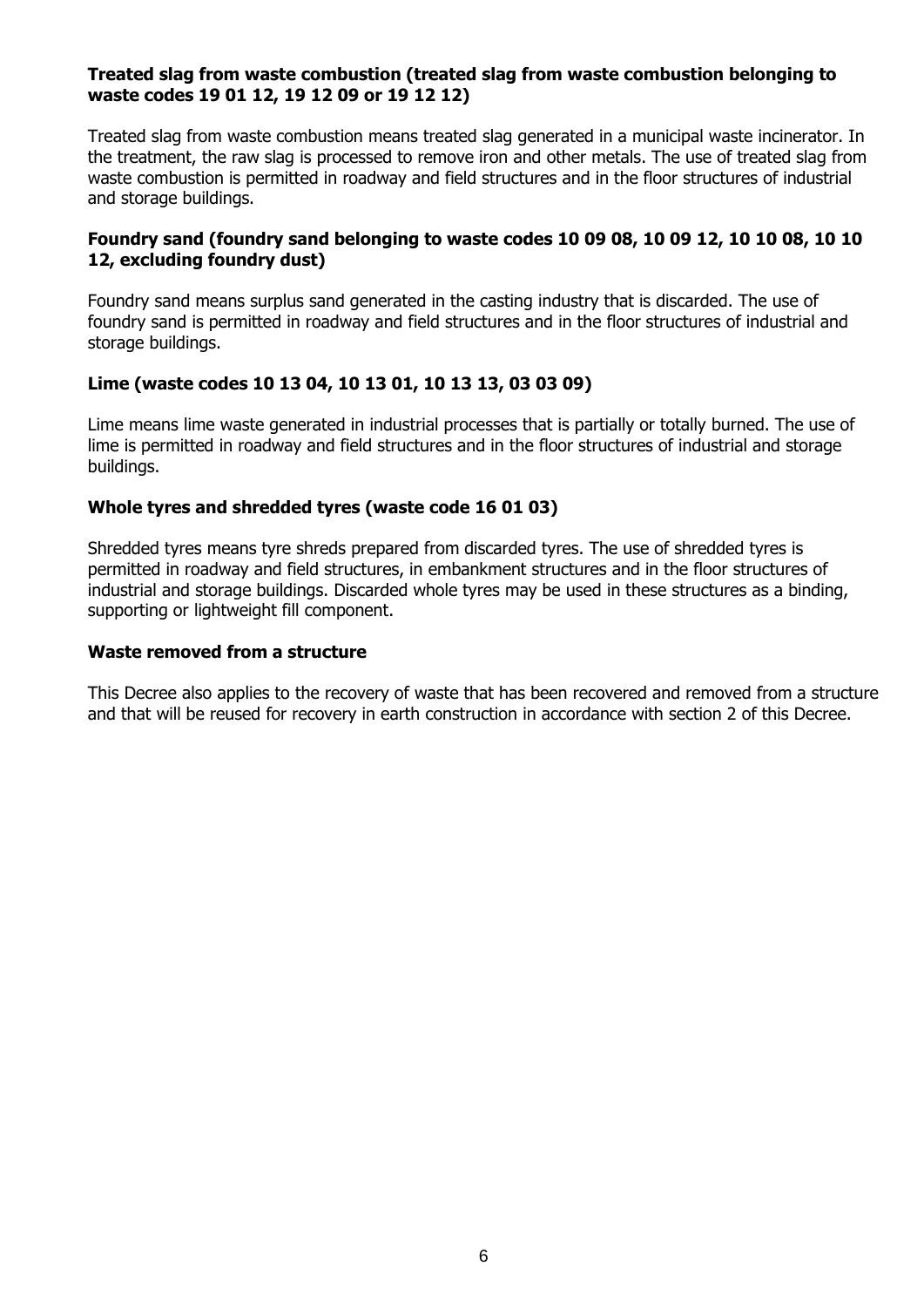# **LIMIT VALUES FOR HARMFUL SUBSTANCES AND OTHER QUALITY REQUIREMENTS AND THE MAXIMUM THICKNESS OF THE WASTE LAYER AT EARTH CONSTRUCTION SITES**

**Table 1.** Recovered waste: maximum permitted solubility of harmful substances (mg/kg L/S per 10 l/kg) and content of harmful substances (mg/kg dry material) and layer thickness at the earth construction site. The determination requirements for each waste material are given in Annex 3 (waste quality management).

| <b>Harmful</b><br>substance                 | <b>Earth construction site</b>                                 |                |                                                             |                |                                                               |                                                                                                                         |                                                                                                                       |
|---------------------------------------------|----------------------------------------------------------------|----------------|-------------------------------------------------------------|----------------|---------------------------------------------------------------|-------------------------------------------------------------------------------------------------------------------------|-----------------------------------------------------------------------------------------------------------------------|
|                                             | Roadway <sup>1)</sup><br>waste layer<br>thickness $\leq 1.5$ m |                | Field <sup>1</sup><br>waste layer<br>thickness $\leq 1.5$ m |                | <b>Embankment</b><br>waste layer<br>thickness<br>$\leq 5.0$ m | <b>Floor</b><br>structure of<br><b>industrial</b><br>or storage<br>building<br>waste layer<br>thickness<br>$\leq 1.5$ m | <b>Road</b><br>constructed<br>of crushed<br>stone and<br>ash <sup>2</sup><br>waste layer<br>thickness<br>$\leq 0.2$ m |
|                                             | <b>Covered</b>                                                 | <b>Paved</b>   | <b>Covered</b>                                              | <b>Paved</b>   | <b>Covered</b>                                                |                                                                                                                         |                                                                                                                       |
| Solubility (mg/kg LS = 10 l/kg)             |                                                                |                |                                                             |                |                                                               |                                                                                                                         |                                                                                                                       |
| Antimony (Sb)                               | 0.7                                                            | 0.7            | 0.3                                                         | 0.7            | 0.7                                                           | 0.7                                                                                                                     | 0.7                                                                                                                   |
| Arsenic (As)                                | 1                                                              | $\overline{2}$ | 0.5                                                         | 1.5            | 0.5                                                           | 2                                                                                                                       | $\overline{2}$                                                                                                        |
| Barium (Ba)                                 | 40                                                             | 100            | 20                                                          | 60             | 20                                                            | 100                                                                                                                     | 80                                                                                                                    |
| Cadmium (Cd)                                | 0.04                                                           | 0.06           | 0.04                                                        | 0.06           | 0.04                                                          | 0.06                                                                                                                    | 0.06                                                                                                                  |
| Chrome (Cr)                                 | $\overline{2}$                                                 | 10             | 0.5                                                         | 5              | 1                                                             | 10                                                                                                                      | 5                                                                                                                     |
| Copper (Cu)                                 | 10                                                             | 10             | $\overline{2}$                                              | 10             | 10                                                            | 10                                                                                                                      | 10                                                                                                                    |
| Lead (Pb)                                   | 0.5                                                            | $\overline{2}$ | 0.5                                                         | $\overline{2}$ | 0.5                                                           | $\overline{2}$                                                                                                          | $\mathbf 1$                                                                                                           |
| Molybdenum<br>(Mo)                          | 1.5                                                            | 6              | 0.5                                                         | 6              | $\mathbf{1}$                                                  | 6                                                                                                                       | $\overline{2}$                                                                                                        |
| Nickel (Ni)                                 | $\overline{2}$                                                 | $\overline{2}$ | 0.4                                                         | 1.2            | 1.2                                                           | $\overline{2}$                                                                                                          | $\overline{2}$                                                                                                        |
| Selenium (Se)                               | $\mathbf{1}$                                                   | $\mathbf{1}$   | 0.4                                                         | $\mathbf{1}$   | $\mathbf{1}$                                                  | $\mathbf{1}$                                                                                                            | $\mathbf{1}$                                                                                                          |
| Zinc (Zn)                                   | 15                                                             | 15             | $\overline{4}$                                              | 12             | 15                                                            | 15                                                                                                                      | 15                                                                                                                    |
| Vanadium (V)                                | $\overline{2}$                                                 | $\overline{3}$ | $\overline{2}$                                              | 3              | $\overline{2}$                                                | $\overline{3}$                                                                                                          | $\overline{3}$                                                                                                        |
| Mercury (Hg)                                | 0.03                                                           | 0.03           | 0.01                                                        | 0.03           | 0.03                                                          | 0.03                                                                                                                    | 0.03                                                                                                                  |
| Chloride $(Cl-)3$                           | 3 200                                                          | 11 000         | 800                                                         | 2 400          | 1800                                                          | 11 000                                                                                                                  | 4 700                                                                                                                 |
| Sulphate<br>$(SO_4^{2-})^{3)}$              | 5 900                                                          | 18 000         | 1 200                                                       | 10 000         | 3 400                                                         | 18 000                                                                                                                  | 6 500                                                                                                                 |
| Fluoride $(F^{\text{-}})^3$                 | 50                                                             | 150            | 10                                                          | 50             | 30                                                            | 150                                                                                                                     | 100                                                                                                                   |
| <b>Dissolved</b><br>organic carbon<br>(DOC) | 500                                                            | 500            | 500                                                         | 500            | 500                                                           | 500                                                                                                                     | 500                                                                                                                   |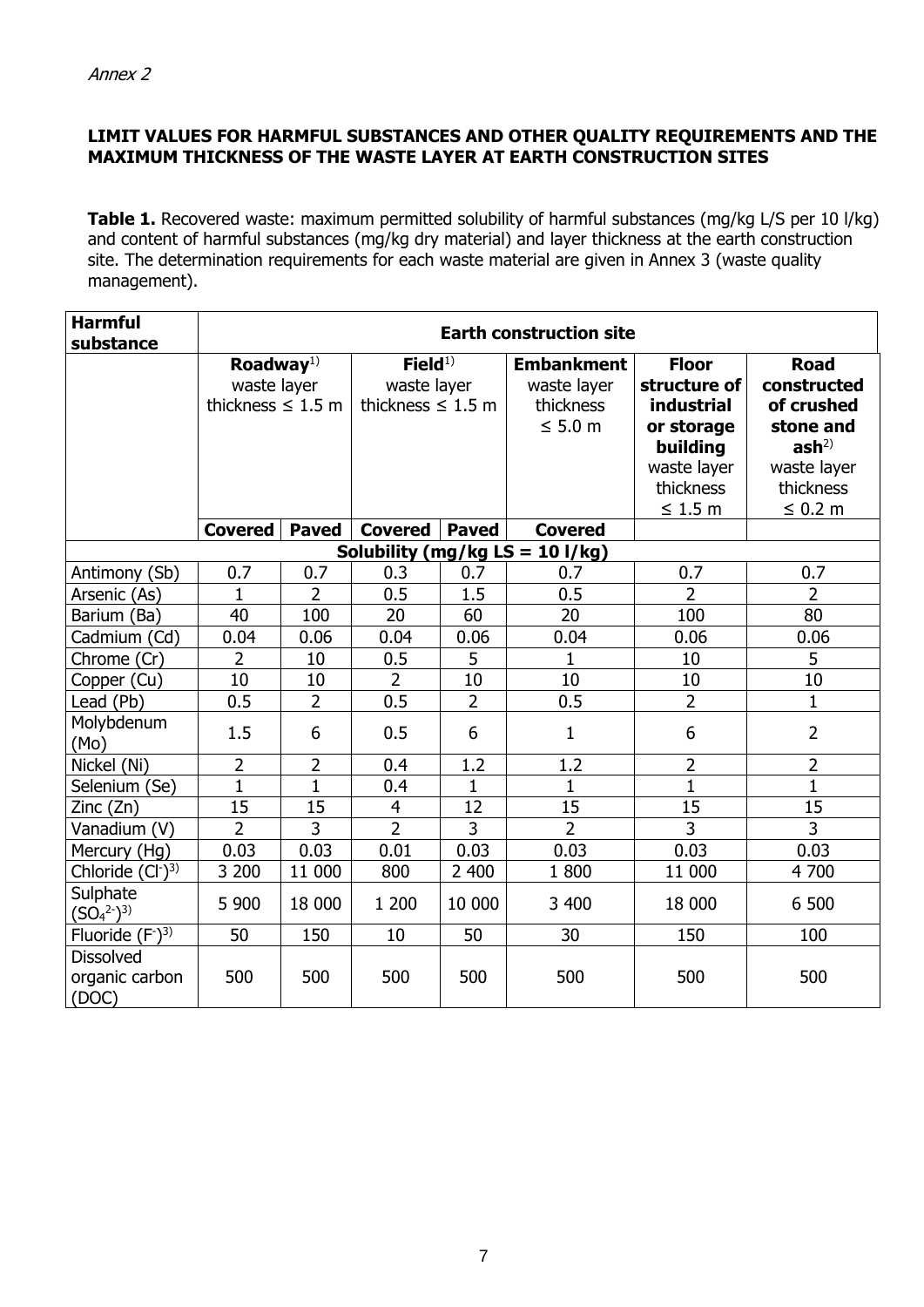| Content (mg/kg dry material)                                  |     |     |      |     |      |      |     |
|---------------------------------------------------------------|-----|-----|------|-----|------|------|-----|
| Benzene                                                       | 0.2 | 0.2 | 0.02 | 0.2 | 0.06 | 0.02 | 0.2 |
| TEX <sup>4</sup>                                              | 25  | 25  | 25   | 25  | 25   | 10   | 25  |
| Naphthalene                                                   | 5   | 5   | 5    | 5   | 5    | 5    | 5   |
| <b>PAH</b><br>compounds <sup>5)</sup>                         | 30  | 30  | 30   | 30  | 30   | 30   | 30  |
| Phenolic<br>compounds <sup>6)</sup>                           | 10  | 10  | 5    | 10  | 10   | 10   | 10  |
| <b>PCB</b><br>compounds $7$ )                                 |     |     |      | 1   |      |      |     |
| Petroleum<br>hydrocarbons<br>C <sub>10</sub> -C <sub>40</sub> | 500 | 500 | 500  | 500 | 500  | 300  | 500 |

- 1) The maximum amount of recovered asphalt chippings and crushed asphalt at an earth construction site is 1,000 tonnes
- 2) The layer thickness of a road constructed of crushed stone and ash is set at the calculated thickness of the filler layer
- 3) The limit values set for chloride, sulphate and fluoride in Table 1 do not apply to a structure that meets all the following requirements: situated at a distance no greater than 500 m from the sea; the direction of discharge of water draining through the structure is into the sea; and there are no wells used for domestic water intake between the structure and the sea
- 4) Toluene, ethylbenzene and xylene (cumulative content)
- 5) Polyaromatic hydrocarbons: anthracene, acenaphthene, asenaphthylene, bentz(a)anthracene, benzo(a)pyrene, benzo(b)fluoranthene, benzo(g,h,i)perylene, benzo(k)fluoranthene, dibenzo(a,h)anthracene, phenanthrene, fluoranthene, fluorene, indeno(1,2,3-cd)pyrene, chrysene, naphthalene and pyrene (cumulative content)
- 6) Phenol, o-cresol, m-cresol, p-cresol and bisphenol-A (cumulative content)
- 7) Polychlorinated biphenyl congeners 28, 52, 101, 118, 138, 153 and 180 (cumulative content)

### **Exceptions to the limit values in Table 1, if the maximum thickness of the executed structure is 0.5 m (mg/kg L/S per 10 l/kg)**

- covered roadway: barium (Ba) 80; vanadium (V) 3; chloride (Cl<sup>-</sup>) 3 600; sulphate (SO<sub>4</sub><sup>2-</sup>) 6 000;
- paved roadway: chloride (Cl<sup>-</sup>) 14 000; sulphate (SO<sub>4</sub><sup>2-</sup>) 20 000;
- covered field: antimony (Sb) 0.4.

#### **Other quality requirements**

In addition to the limit values for harmful substances, the following quality requirements apply to recovered waste:

- the waste for recovery meets the technical and functional requirements for building elements for earth construction sites that are set by statute, the regulations and guidelines which supplement these, and the conditions of the site-specific plans set by the project developer;
- concrete chippings or crushed brick may contain no more than one percent by weight of nonwater-buoyant foreign material such as wood, rubber or metal. Additionally, concrete chippings and crushed brick may contain no more than 10  $\text{cm}^3/\text{kg}$  of materials that are lighter than water, such as plastics and insulation materials. Furthermore, concrete waste may contain no more than 30% by weight of brick and ceramic tile waste;
- brick waste may contain no more than 40% by weight of mortar and 30% by weight of concrete;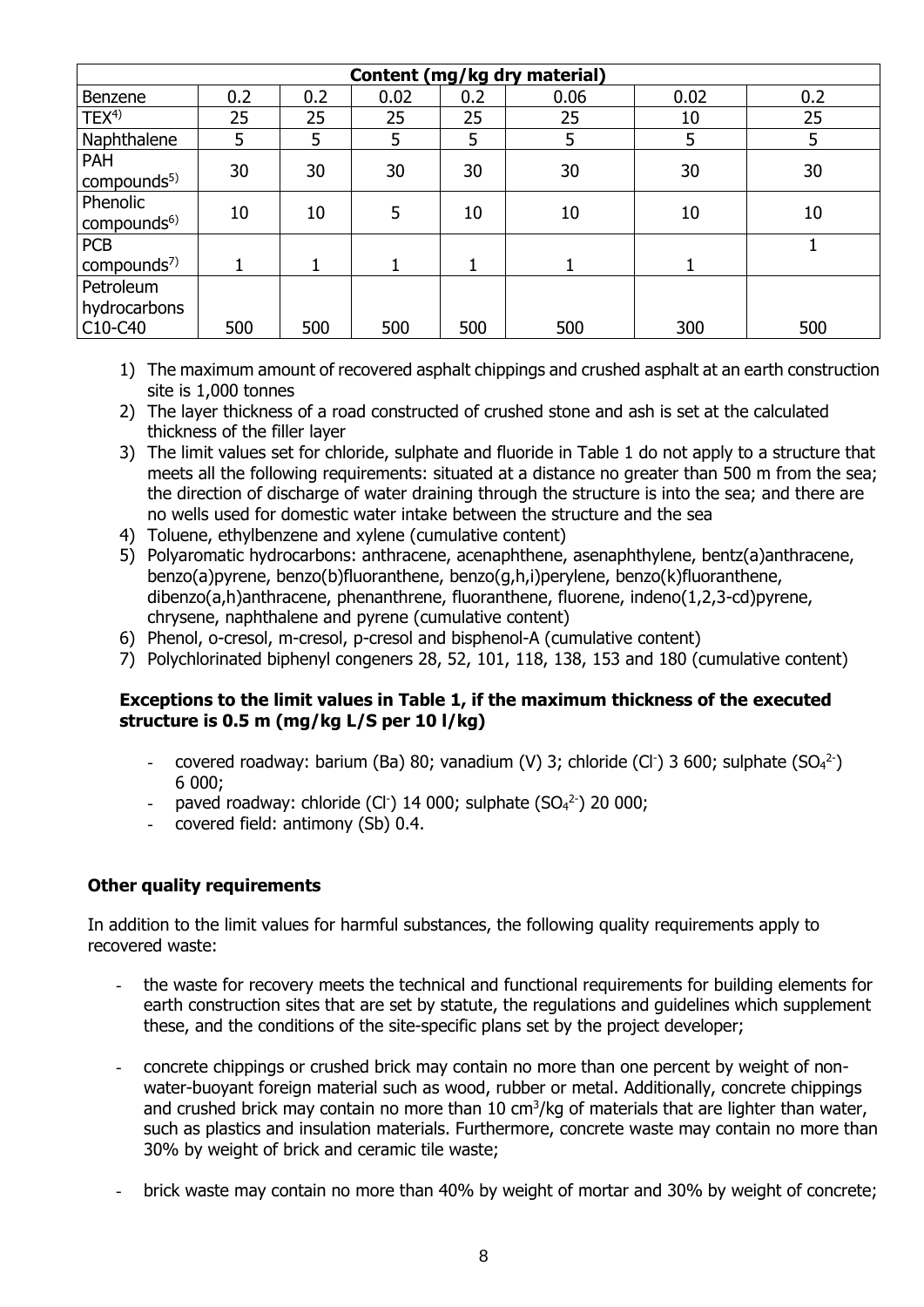- in the recovery of ash from the combustion of peat and wood-based material, restrictions relating to the radioactivity of construction materials and ash that are laid down in the current Radiation and Nuclear Safety Authority guidelines are to be taken into account;
- the quantity of ash that is used in a road constructed of crushed stone and ash may not exceed 30% by weight in the mixture of ash and stone aggregate used;
- the maximum permitted granular size in treated waste combustion slag is 50 mm, the largest permitted lump size for concrete, lightweight concrete and asphalt waste is 90 mm, and the largest permitted lump size for brick waste is 150 mm.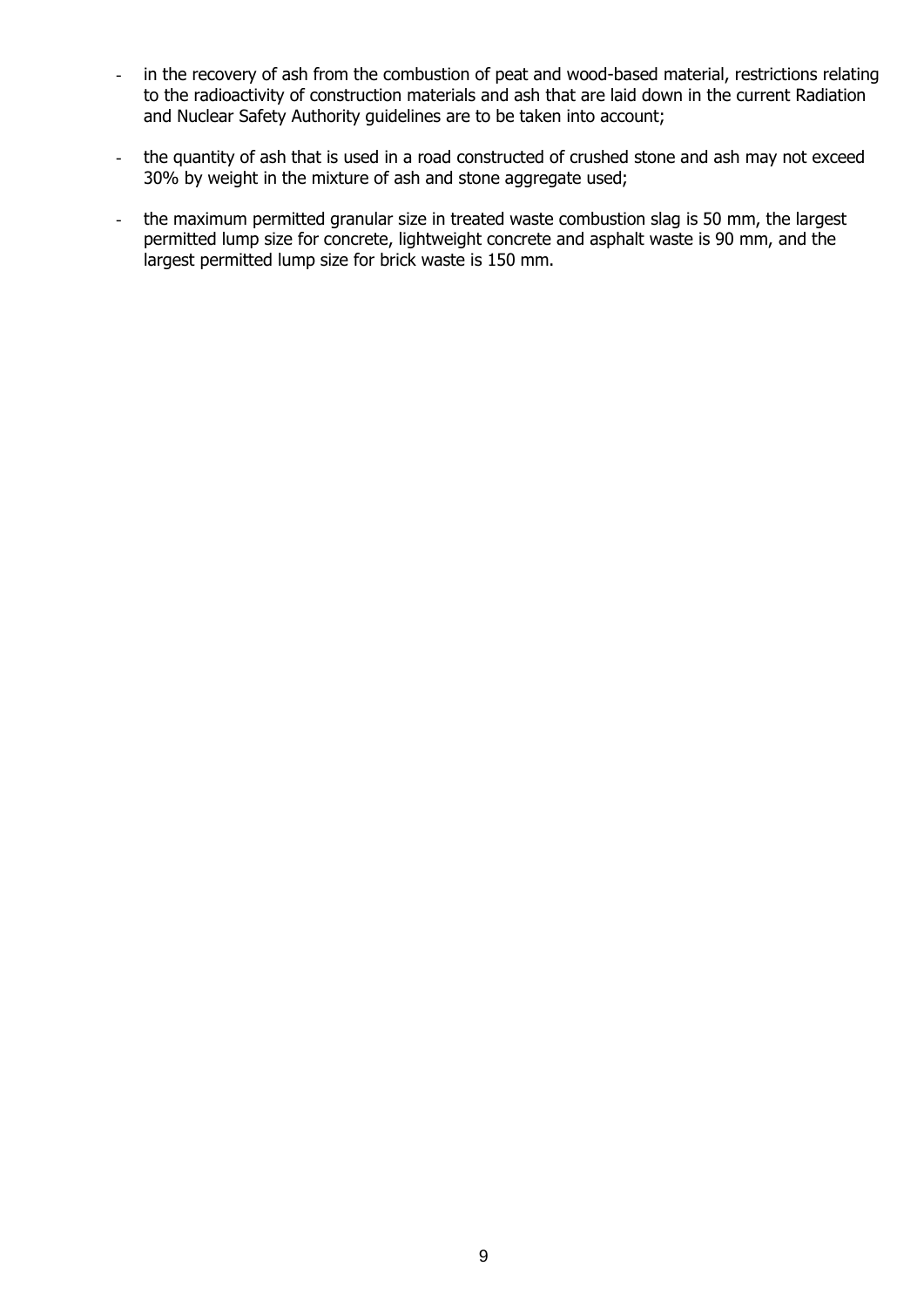# **WASTE QUALITY MANAGEMENT**

This Annex describes the general principles and requirements for quality management in the recovery of waste in accordance with this Decree. Here, quality management means measures that the holder of a recovery site shall require the party delivering waste to undertake in order to ensure that the waste is suitable for use in accordance with this Decree.

### **1. Quality assurance system**

The party delivering waste shall have a quality assurance system that, when complied with, will produce identifiable and traceable information on whether the waste falls under the scope of application of this Decree and whether the waste delivered for recovery meets the requirements given in Annex 2, from here on *environmental acceptability*. The quality assurance system shall ensure that the quality control of the waste to be recovered is a regular and planned activity, and that the related quality control studies are organised in a manner that fulfils the requirements given in this Annex. Furthermore, the quality assurance system shall ensure that the various waste components generated are kept separate at their place of generation and storage.

The quality assurance system includes at least the following:

- 1) wastes and their codes, and an estimate of the quantity generated each year in the case of production at an installation;
- 2) quality control studies, specifying sampling plans and times, sampling methods, composite and partial sample amounts and sizes, and sampling quality assurance;
- 3) guidelines for the storage and treatment of waste and for its acceptance, if the installation treats waste from a number of different sites;
- 4) persons in charge and their qualifications;
- 5) an assessment and audit plan;
- 6) monitoring and reporting, including documentation of study results.

## **2. Quality control studies**

#### 2.1 Sampling

The environmental acceptability of waste is studied from composite samples where the composition is in accordance with the requirements in Table 1. When necessary, the granular size of partial samples may be reduced by crushing or grinding the waste.

In the planning and implementation of sample taking, the standard SFS-EN 14899 (Characterization of Waste) and the European Committee for Standardization (CEN) principles for technical reports, and the standards of the earth construction industry apply.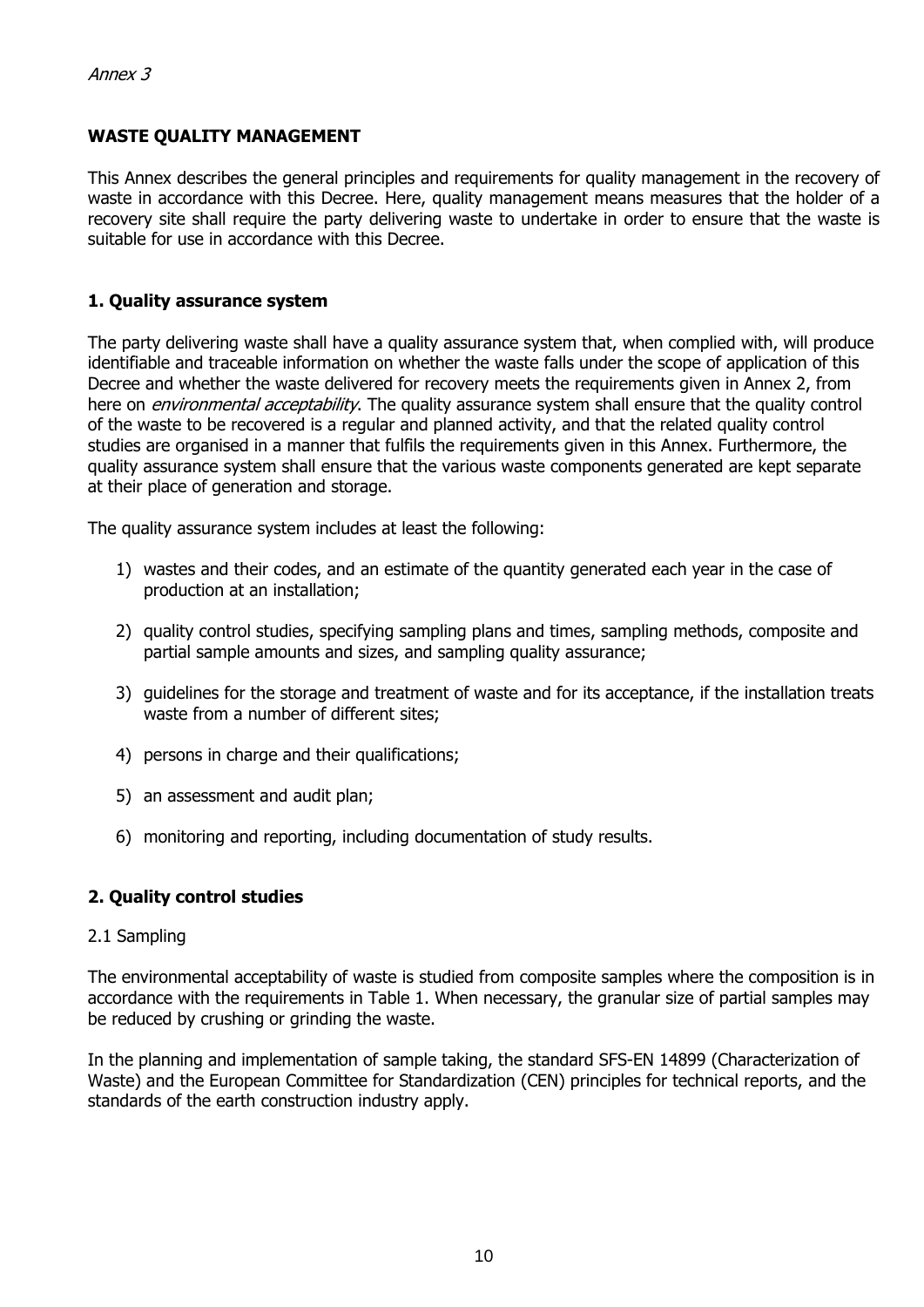## a) Waste generated in production at an installation

The environmental acceptability of waste generated in production at an installation shall be studied on a regular basis. The quality control studies shall focus either on the continuous stream of waste generated at the installation or on treated waste that is delivered for recovery. The solubility and content of harmful substances contained in the waste shall be determined from at least one composite sample before the waste is delivered for recovery.

If the waste generated at the installation does not meet the requirements of Annex 2, the operator may treat the waste in different ways, including ageing, in order to improve its environmental acceptability. In this case, the environmental acceptability of the waste shall be studied again from representative composite samples made up of partial samples taken from the treated waste. The number of partial samples in the composite sample shall meet the requirements laid down in Table 1 and other recommendations for representative sample taking. The partial samples are taken in such a way that they represent the entire waste batch under study.

## b) Concrete chippings and crushed brick generated in construction and demolition

The environmental acceptability of concrete chippings and crushed brick generated at construction and demolition sites and intended for recovery are studied separately for each demolition site. In the case of undemolished structures, concrete and brick structures that are not suitable for recovery shall be identified so that these can be demolished separately. The demolition shall be carried out in a way that enables sorting. Studies on the solubility and content of harmful substances, material distribution, and quantities of impurities in concrete chippings and crushed brick produced at the demolition site are carried out on the concrete chippings and crushed brick. The solubility and total content of harmful substances contained in the waste, material distribution and impurities shall be determined from at least one composite sample when the waste is being delivered for recovery from an individual demolition or construction site.

## c) Asphalt chippings and crushed asphalt

The environmental acceptability of asphalt chippings and crushed asphalt does not generally need to be demonstrated separately. If the asphalt waste used as the raw material for crushed asphalt originates from a part of the property where fuels have been treated or stored, the contents of petroleum hydrocarbons of fuel origin shall be determined from the asphalt waste intended for recovery.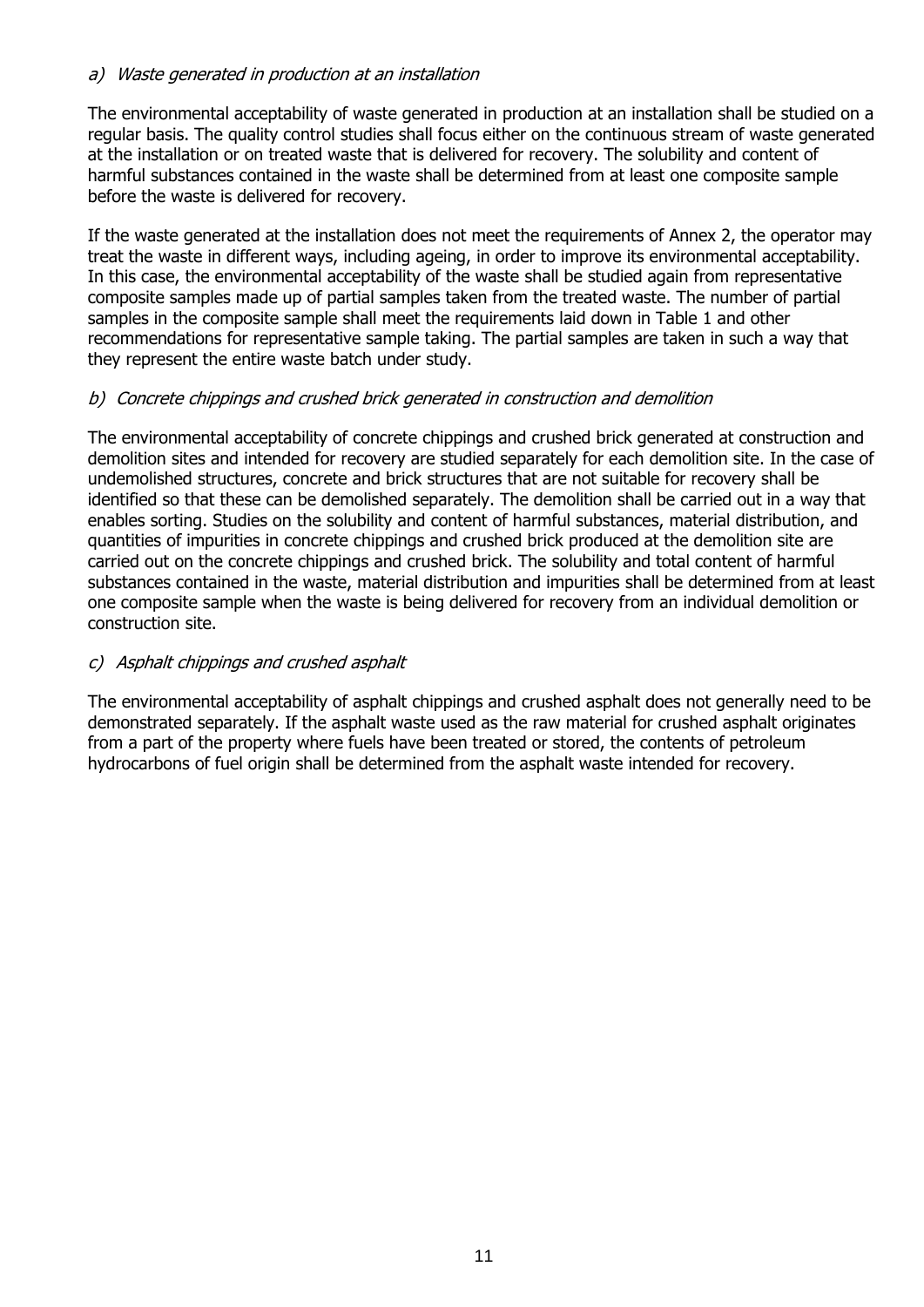| Waste                                                                                                           | Waste code                                                                              | Largest mass amount (tn)<br>that can be studied in a<br>single composite sample | Minimum number of<br>partial samples in one<br>composite sample |
|-----------------------------------------------------------------------------------------------------------------|-----------------------------------------------------------------------------------------|---------------------------------------------------------------------------------|-----------------------------------------------------------------|
| <b>Slag from</b><br>waste<br>combustion                                                                         | 19 01 12, 19 12 09,<br>19 12 12                                                         | 5 000                                                                           | 50                                                              |
| Fly ash from<br>the combustion<br>of coal, peat<br>and wood-<br>based material;<br>sands from<br>fluidised beds | 10 01 01, 10 01 02,<br>10 01 03, 10 01 15,<br>10 01 24, 19 01 14,<br>19 01 12, 19 01 19 | 5 000                                                                           | 50                                                              |
| <b>Lime</b>                                                                                                     | 10 13 04, 10 13 01,<br>10 13 13, 03 03 09                                               | 5 0 0 0                                                                         | 50                                                              |
| <b>Foundry sand</b>                                                                                             | 10 09 08, 10 09 12,<br>10 10 08, 10 10 12                                               | 5 000                                                                           | 50                                                              |
| <b>Crushed</b><br>concrete and<br>lightweight<br>concrete and<br>expanded clay<br>aggregate                     | 10 13 14, 17 01 01,<br>17 01 07 and 19 12<br>12                                         | 10 000                                                                          | 20                                                              |
| <b>Crushed brick</b>                                                                                            | 10 12 08, 17 01 02                                                                      | 10 000                                                                          | 20                                                              |
| <b>Shredded tyres</b><br>(from used<br>tyres)                                                                   | 16 03 01                                                                                | 15 000                                                                          | 20                                                              |

**Table 1.** Composition of composite samples from partial samples, by waste code

#### 2.2 Determinations to be carried out on waste

Waste that is delivered for recovery in accordance with this Decree shall be characterised so that its composition and characteristics are known. The determinations to be carried out on composite samples in quality control are listed by waste code in Table 2.

The determinations of harmful substances shall be carried out at an accredited laboratory whose accredited area of competence covers those analysis methods that are to be used. The laboratory shall be accredited by an accreditation body whose competence has been found to be in accordance with standard international criteria in peer reviews that comply with international recognition agreements.

In determinations of harmful substances contained in and soluble in waste, in the first instance standardised methods shall be used and, in the second instance, other methods that have been found to be adequate in terms of their determination of sensitivity, exactness and repeatability.

In the determination of the solubility of harmful substances, either the up-flow percolation test in accordance with standard CEN/TS 14405 or the two-stage batch leaching ('shake-flask') test in accordance with standard SFS-EN 12457-3 or some corresponding method shall be used. The digestion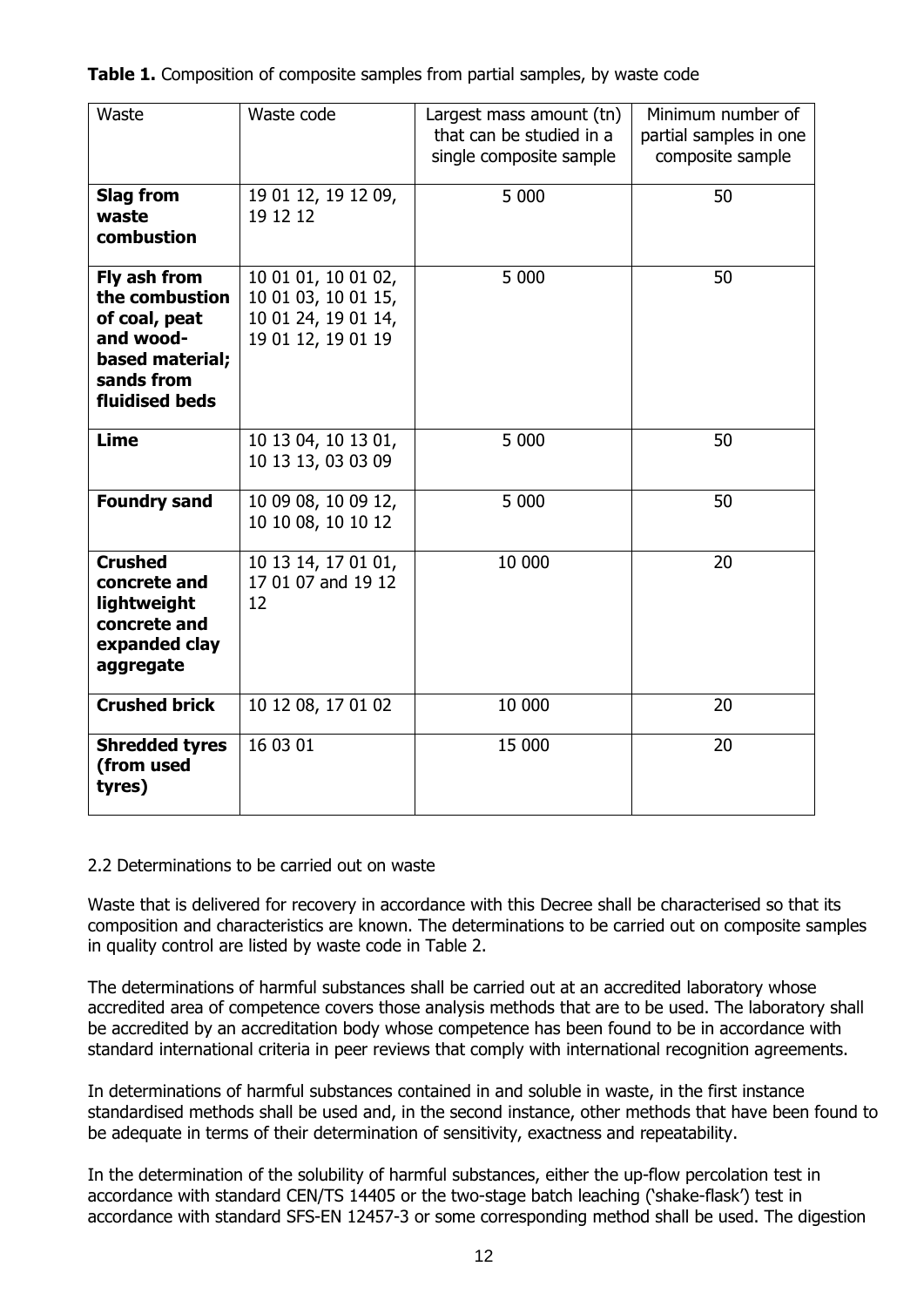solutions from solubility tests shall be determined by methods in accordance with standards SFS-EN 12506, SFS-EN 13370 and SFS-EN 16192. Dissolved organic carbon (DOC) shall be determined in accordance with technical specification CEN/TS 14429 or CEN/TS 14997.

In the determination of petroleum hydrocarbons (hydrocarbon fractions  $\geq$  C10–C40), in the first instance a method in accordance with SFS-EN 14039 or some other corresponding method shall be used, by which both the content and grade of the hydrocarbons can be determined.

In the determination of polychlorinated biphenyls (PCB), a method in accordance with standard SFS-EN 15308 or some other corresponding method shall be used.

In the determination of polyaromatic hydrocarbons (PAH), a method in accordance with standard SFS-EN 15527 or standard SFS-ISO 18287 or some other corresponding method shall be used.

In the determination of benzene, toluene, ethylbenzene and xylene (BTEX), a method in accordance with standard SFS-EN ISO 22155 or standard SFS-EN ISO 15009 or some other corresponding method shall be used.

In the determination of the phenolic compounds, a method in accordance with standard ISO/TS 17182:2014, standard ISO 13907, standard SFS-EN ISO 18857 or standard SFS-EN 12673 or some other corresponding method shall be used.

The material distribution (proportion of concrete, mortar, brick and natural stone), impurities and floating impurities of concrete or brick waste generated at an installation but originating from construction or demolition activity, or produced at a demolition site, shall be studied in accordance with EN standard EN 933-11. The obligation to conduct a study does not apply to pure concrete and brick waste generated in the concrete or brick industry.

The uncertainty of measurement of the determination methods is not taken into account when comparing the results obtained with the limit values given in Annex 2.